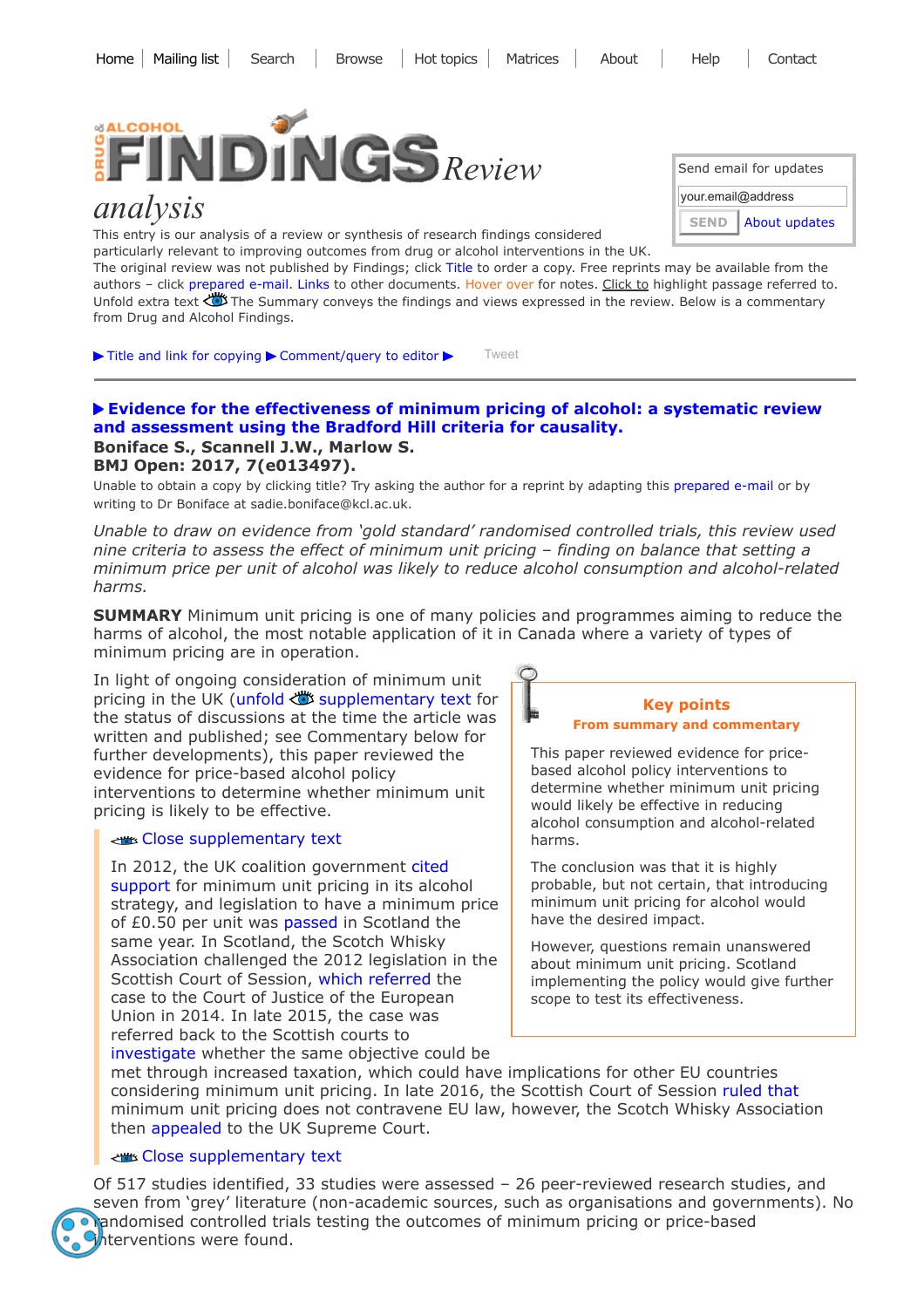Nine criteria proposed by Sir Austin Bradford Hill in 1965 [see [original](https://www.ncbi.nlm.nih.gov/pmc/articles/PMC1898525/pdf/procrsmed00196-0010.pdf) paper], and subsequently referred to as the 'Bradford Hill criteria', provided the framework for assessing the impact of the interventions in this review. [What each criterion means is described below.]

# **Main findings**

# **Criteria one: Strength of the association**

*Whether there is a statistically significant improvement in level of alcohol consumption or alcohol-related harms.*

Overall, there was reasonably good support for this criterion, but not from grey literature. Studies in Canada found that 10% increases in minimum prices were associated with reductions in alcohol consumption of 3.4–8.4%, in alcohol-attributable hospital admissions of 9%, and in alcohol-related mortality of 32% – each statistically significant. Observational studies in the UK, Ireland, Australia and one trial from the US found statistically significant associations between cheaper alcohol and heavier drinking. The magnitude of the association varied across these studies, and due to different study measures and outcomes, the results were not all comparable.

#### **Criteria two: Consistency**

*Whether different studies conducted in different locations, in different populations, by different investigators, and at different times reported similar findings.*

Support for the consistency criterion was very strong. Inverse associations between alcohol pricing and alcohol consumption or harm have been documented in countries in Europe, North America and Australia.

# **Criteria three: Specificity**

*If pricing was the only reason that alcohol consumption or alcohol-related harm could have fallen.*

Support for the specificity criteria was very strong. Many of the reviewed studies which assessed real-world changes in price and drink-related outcomes statistically adjusted for other influences, but the best support for the specificity criterion came from 'modelling' studies. Rather than observing real-world changes, these aimed to predict changes using mathematical models free from the extraneous influences which confuse observational studies. The Sheffield Alcohol Policy Model [see [website\]](https://www.sheffield.ac.uk/scharr/sections/ph/research/alpol/research/sapm) is one such model and has been applied in England Scotland and Canada and provided very strong support for the specificity criterion. Further support was provided by other different modelling studies in the UK and Australia and a (non-randomised) trial in the US.

#### **Criteria four: Temporality**

*Attributing or associating a change in alcohol consumption or harm to a pricing intervention, only when an intervention takes place before the change is observed.*

Overall, there was very strong support for the temporality criterion. Strong support for this criterion came from research following the introduction of minimum unit pricing in Canada, where minimum price increases preceded reductions in alcohol consumption, alcohol-attributable hospital admissions and alcohol-related mortality. Studies where price changes preceded the expected changes in alcohol consumption or harm were also conducted in Russia, Poland and Finland.

#### **Criteria five: Dose–response**

*If interventions leading to a larger increase in prices have a greater effect on alcohol consumption and alcohol-related harm than interventions where the price change was small, or if studies demonstrate that different minimum prices have differing effects.*

Overall, there was strong support for the dose–response criterion, although the relationship was difficult to quantify. Many of the studies using the Sheffield Alcohol Policy Model explored the impact of a range of potential minimum unit pricing options and these consistently suggested that the higher the minimum unit pricing the greater the reductions in alcohol consumption or alcohol-related harms. The Canadian studies of minimum pricing lent further support.

# **Criteria six: Plausibility**

*Whether there is evidence that alcohol price can be used as an economic mechanism to influence consumption at a population level, and whether heavy drinkers tend to purchase cheaper alcohol.*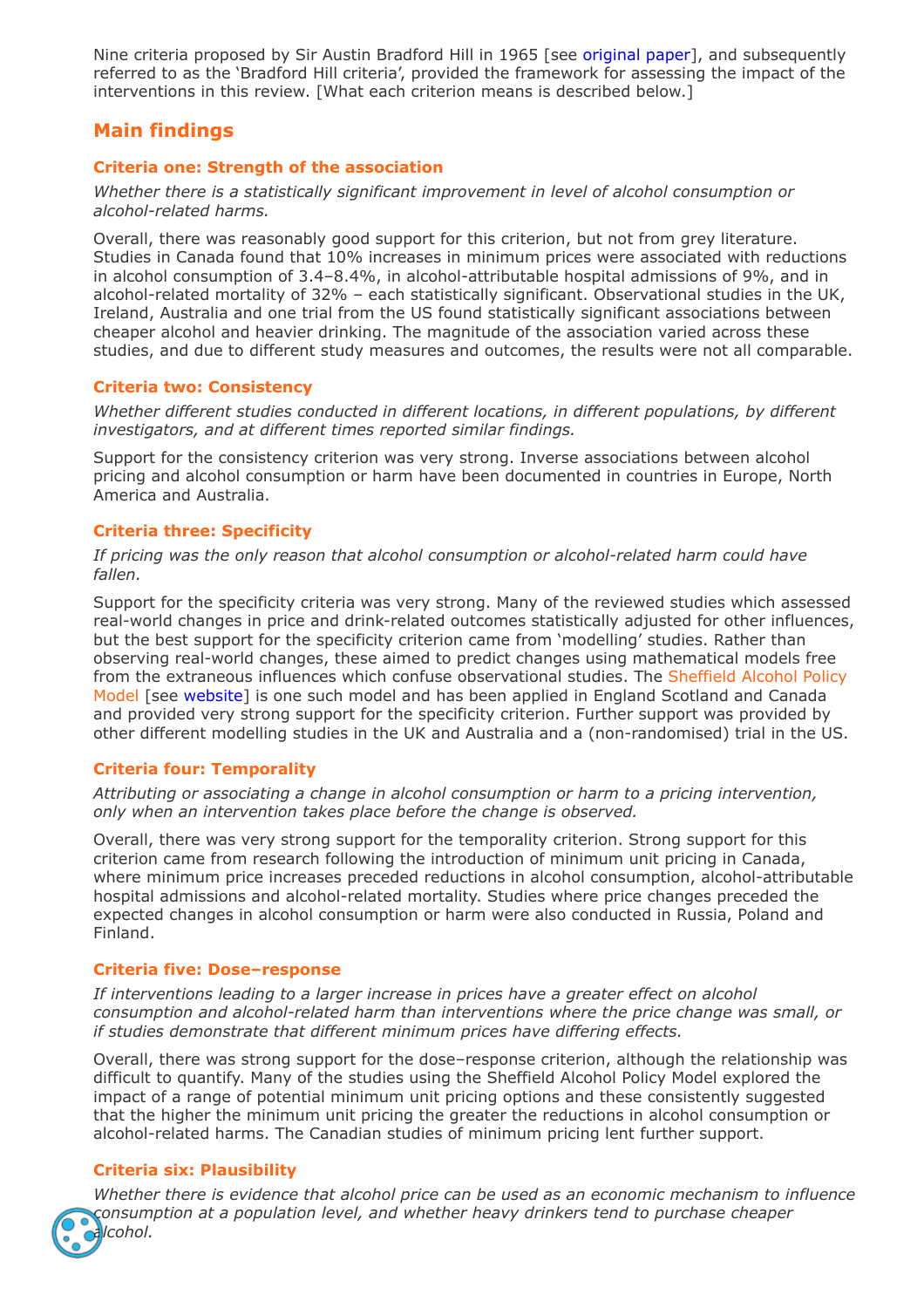There was strong support for the plausibility criterion. There was evidence from 21 of 26 research studies and four of seven studies in the grey literature that the price of alcohol was inversely related to alcohol-related morbidity, hospital admissions or mortality. There was evidence from numerous observational studies in the UK, Ireland, and Australia and one trial from the US that heavier drinking was significantly associated with purchasing alcohol below specified prices, further suggesting that economic mechanisms such as minimum pricing would particularly affect the heaviest drinkers.

# **Criteria seven: Coherence**

*Whether studies conducted in different settings or disciplines have complementary findings; not demonstrated by a single study in isolation but rather the evidence base as a whole.*

Overall, the evidence base provided strong support for this criterion. The findings of the majority of studies suggested that real-world minimum unit pricing or minimum price increases led to reductions in alcohol consumption and alcohol-related harm. Surveys found that it was the heavier drinkers that were drinking the cheapest alcohol. The modelling studies which used survey data suggested that heavier drinkers would be most affected by minimum unit pricing.

# **Criteria eight: Experiment**

*In addition to laboratory studies and randomised controlled trials, natural experiments with before-and-after measures could also show the effectiveness of minimum unit pricing in a 'realworld' setting.*

There was tentative support for the experiment criterion. No randomised controlled trials could be identified of minimum unit pricing or price-based interventions to reduce alcohol consumption. There was, however, substantial evidence in support of the criterion from natural experiments and analyses of data collected at several points over time.

# **Criteria nine: Analogy**

*Identifying similar associations or causal relationships in other relevant areas, such as whether higher taxation on alcohol is associated with reduced alcohol consumption and alcohol-related harm.*

Overall, the support for this criterion was very strong, although it provided the weakest evidence of the nine criteria for causality. There was evidence that consumption and harm are very responsive to the affordability of alcohol. Large systematic reviews have found that higher alcohol pricing and taxation (considered together) are associated with reductions in alcohol consumption, alcohol-related disease and mortality.

# **The authors' conclusions**

This comprehensive review of a disparate evidence base investigated whether minimum unit pricing of alcohol is likely to reduce alcohol consumption and alcohol-related harm.

All nine of the Bradford Hill criteria for determining causality were met, and the vast majority of studies offered support for price-based alcohol policy interventions. However, the evidence for two of the criteria that can provide the strongest evidence for causality (strength of the association, and experiment) was not as strong as others.

The conclusion was therefore that it is highly probable, but not certain, that introducing minimum unit pricing for alcohol would reduce alcohol consumption and alcohol-related harms.

Unanswered questions about the effectiveness of minimum unit pricing remain. There may be opportunities to explore this in countries such as Scotland if/when minimum unit pricing is implemented. If Scotland were to implement minimum unit pricing, then it would be possible to: evaluate the validity of the Sheffield Alcohol Policy Model studies ([1](https://findings.org.uk/PHP/dl.php?file=Brennan_A_2.txt&s=eb&sf=sfnos) [2](https://findings.org.uk/PHP/dl.php?file=Meier_PS_16.txt&s=eb&sf=sfnos) [3](https://findings.org.uk/PHP/dl.php?file=Purshouse_RC_1.cab&s=eb&sf=sfnos) [4](https://findings.org.uk/PHP/dl.php?file=Angus_C_4.txt&s=eb&sf=sfnos) [5](https://www.sheffield.ac.uk/polopoly_fs/1.96510!/file/scotlandupdate.pdf)) using Scottish data; and to conduct a longitudinal study to evaluate the effectiveness of minimum unit pricing.

**FINDINGS COMMENTARY** Unable to draw on evidence from randomised controlled trials considered the 'gold standard' in research – this review applied nine criteria to the evidence base to assess the degree of confidence we can have in the expectation that minimum unit pricing will have an effect on drinking and related harm. On balance, it found that it was likely that introducing a minimum price per unit of alcohol would reduce alcohol consumption and alcoholrelated harms.



The review could not, however, reach a definite verdict due to the lack of conclusive evidence from rigorous trials. In 2013, it [was](http://www.homeoffice.gov.uk/publications/about-us/consultations/alcohol-consultation/) the "absence" of "empirical" and "conclusive" evidence that